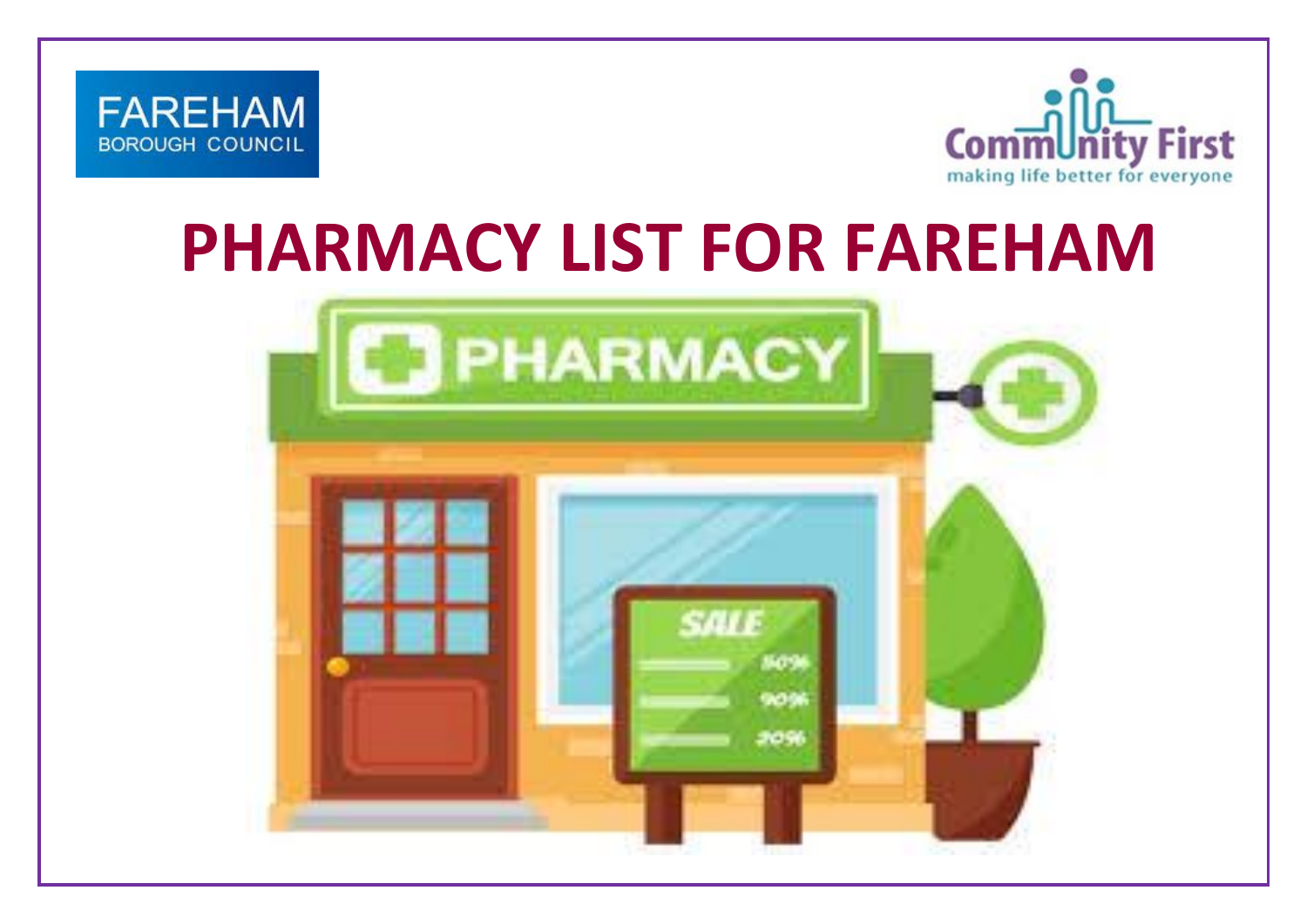

## **Fareham Pharmacies**



| Pharmacy                     | <b>Address</b>                                              |             |                | Post code   Telephone | <b>Deliveries</b><br><b>Available</b> | <b>Cost &amp; Details</b>                                                                                                 | <b>NHS Email</b>                                                               |
|------------------------------|-------------------------------------------------------------|-------------|----------------|-----------------------|---------------------------------------|---------------------------------------------------------------------------------------------------------------------------|--------------------------------------------------------------------------------|
| Asda<br>Pharmacy             | Asda Store<br>Speedfields Park<br>Newgate Lane              | Fareham     | <b>PO141TT</b> | 01329<br>241890       | Yes                                   | Yes                                                                                                                       | Nhspharmacy.fareham.asdapharmacyFMR03@nhs<br>.net                              |
| <b>Boots The</b><br>Chemists | 21 Westbury<br>Mall, Fareham<br><b>Shopping Centre</b>      | Fareham     | <b>PO160PE</b> | 01329<br>232011       | Yes                                   | Deliver to anyone<br>needing the service.<br>£5.00 per delivery to<br>each household,<br>£55.00 per year per<br>household | nhspharmacy.fareham.bootsfg422@nhs.net                                         |
| <b>Boots UK</b><br>Ltd       | Unit E10 Whiteley<br><b>Shopping Centre</b><br>Whiteley Way | Whiteley    | <b>PO157PD</b> | 01489<br>589076       | <b>No</b>                             |                                                                                                                           | nhspharmacy.whiteley.bootsfl096@nhs.net                                        |
| Fareham<br>Pharmacy          | Unit 1, 95<br><b>Highlands Road</b>                         | Fareham     | <b>PO156HZ</b> | 01329<br>282879       | Yes                                   | Deliver to<br>housebound & over<br>65. Phone a week<br>before prescription<br>due. No charge.                             | nhspharmacy.fareham.farehamphfcc52@nhs.net                                     |
| H J Everett<br>Chemist       | 28 The Square                                               | Titchfield  | <b>PO144RU</b> | 01329<br>842310       | Yes                                   | Deliver to<br>housebound & others<br>on a case by case<br>basis                                                           | nhspharmacy.fareham.hjeverettsltdfvm38@nhs.ne                                  |
| H J Everett<br>Chemist       | Yew Tree Drive                                              | Whiteley    | <b>PO157LB</b> | 01489<br>565441       | Yes                                   | Deliver to<br>housebound & others<br>on a case by case<br>basis                                                           | nhspharmacy.whiteley.hjeverettsfme25@nhs.net                                   |
| H J Everett<br>Chemist       | Unit 11 Locks<br><b>Heath District</b><br>Centre            | Locks Heath | SO316DX        | 01489<br>581172       | Yes                                   | Deliver to<br>on a case by case<br>basis                                                                                  | housebound & others   nhspharmacy.locksheath.everettspharmacyfjq02@<br>nhs.net |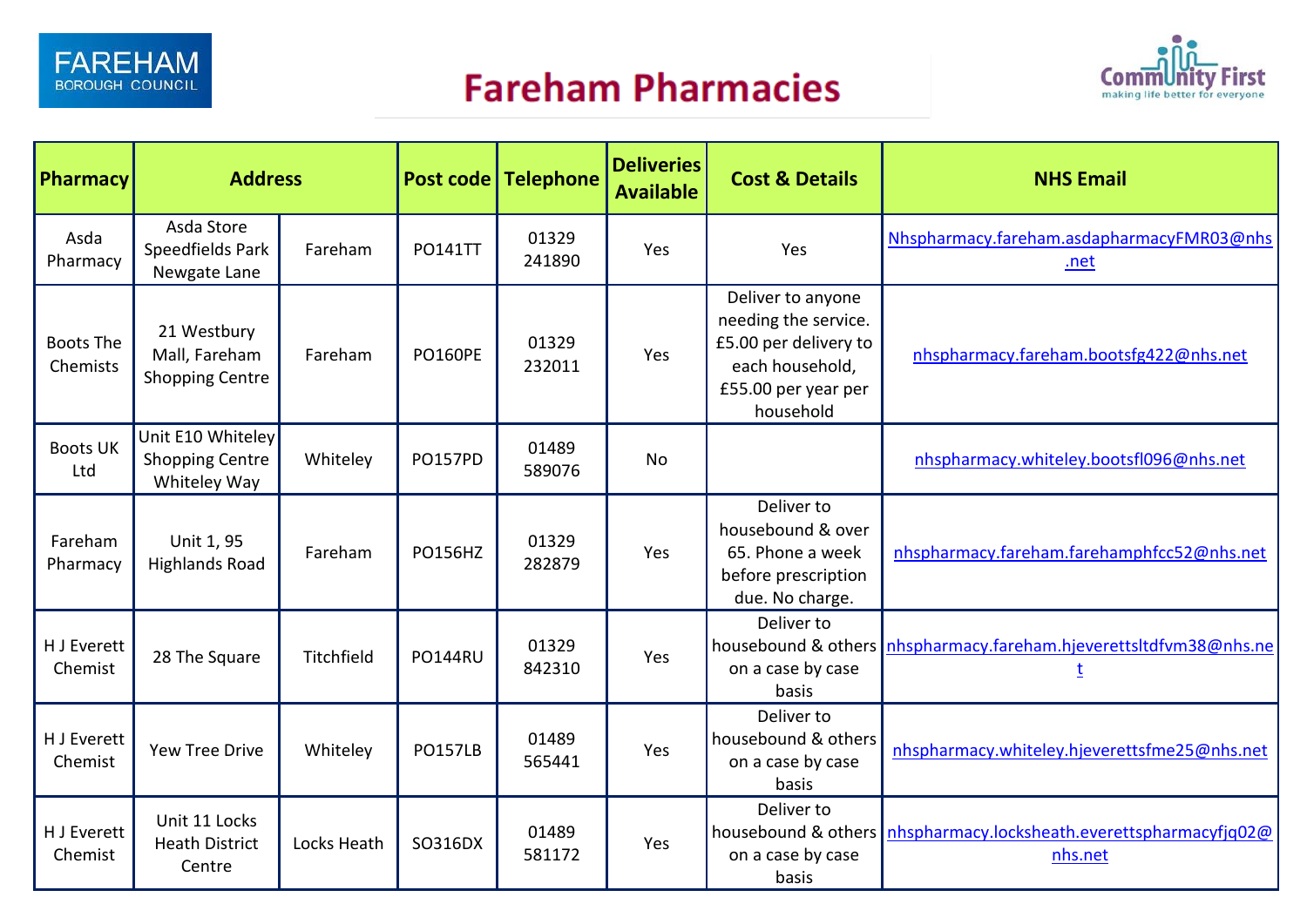





| Pharmacy               | <b>Address</b>                                               |             |                | Post code Telephone | <b>Deliveries</b><br><b>Available</b> | <b>Cost &amp; Details</b>                                                                                                                   | <b>NHS Email</b>                                                              |
|------------------------|--------------------------------------------------------------|-------------|----------------|---------------------|---------------------------------------|---------------------------------------------------------------------------------------------------------------------------------------------|-------------------------------------------------------------------------------|
| H J Everett<br>Chemist | 44 Bridge Road                                               | Park Gate   | SO317GF        | 01489<br>573147     | Yes                                   | Deliver to<br>housebound & others<br>on a case by case<br>basis                                                                             | nhspharmacy.parkgate.hjeverettchemistltd.fer36<br>@nhs.net                    |
| H J Everett<br>Chemist | 26 Warsash Road                                              | Warsash     | SO319HX        | 01489<br>573001     | Yes                                   | Deliver to<br>on a case by case<br>basis                                                                                                    | housebound & others   nhspharmacy.warsash.hjeverettchemistlifxv42@nh<br>s.net |
| Lloyds<br>Pharmacy     | Unit 1 Mitre<br>Court<br>Bishopsfield Road                   | Fareham     | PO141LW        | 01329<br>235507     | Yes                                   | Deliver to anyone<br>From 1st November<br>charges are £30.00<br>for six months, £60.00<br>for a year & £5.00 for<br>a one off prescription. | nhspharmacy.broadlawwalk.lloydspharmacyfe925<br>@nhs.net                      |
| Lloyds<br>Pharmacy     | 135 Highland<br>Road                                         | Fareham     | PO156HZ        | 01329<br>843259     | Yes                                   | Deliver to anyone<br>From 1st November<br>charges are £30.00<br>for six months, £60.00<br>for a year & £5.00 for<br>a one off prescription. | nhspharmacy.fareham.lloydspharmacyfpf66@nhs.<br>net                           |
| Lloyds<br>Pharmacy     | Westlands<br><b>Medical Centre</b><br>20b Westlands<br>Grove | Portchester | <b>PO169AE</b> | 02392<br>210553     | Yes                                   | Deliver to anyone<br>From 1st November<br>charges are £30.00<br>for six months, £60.00<br>for a year & £5.00 for<br>a one off prescription. | nhspharmacy.portchester.lloydspharmacyfe034@n<br>hs.net                       |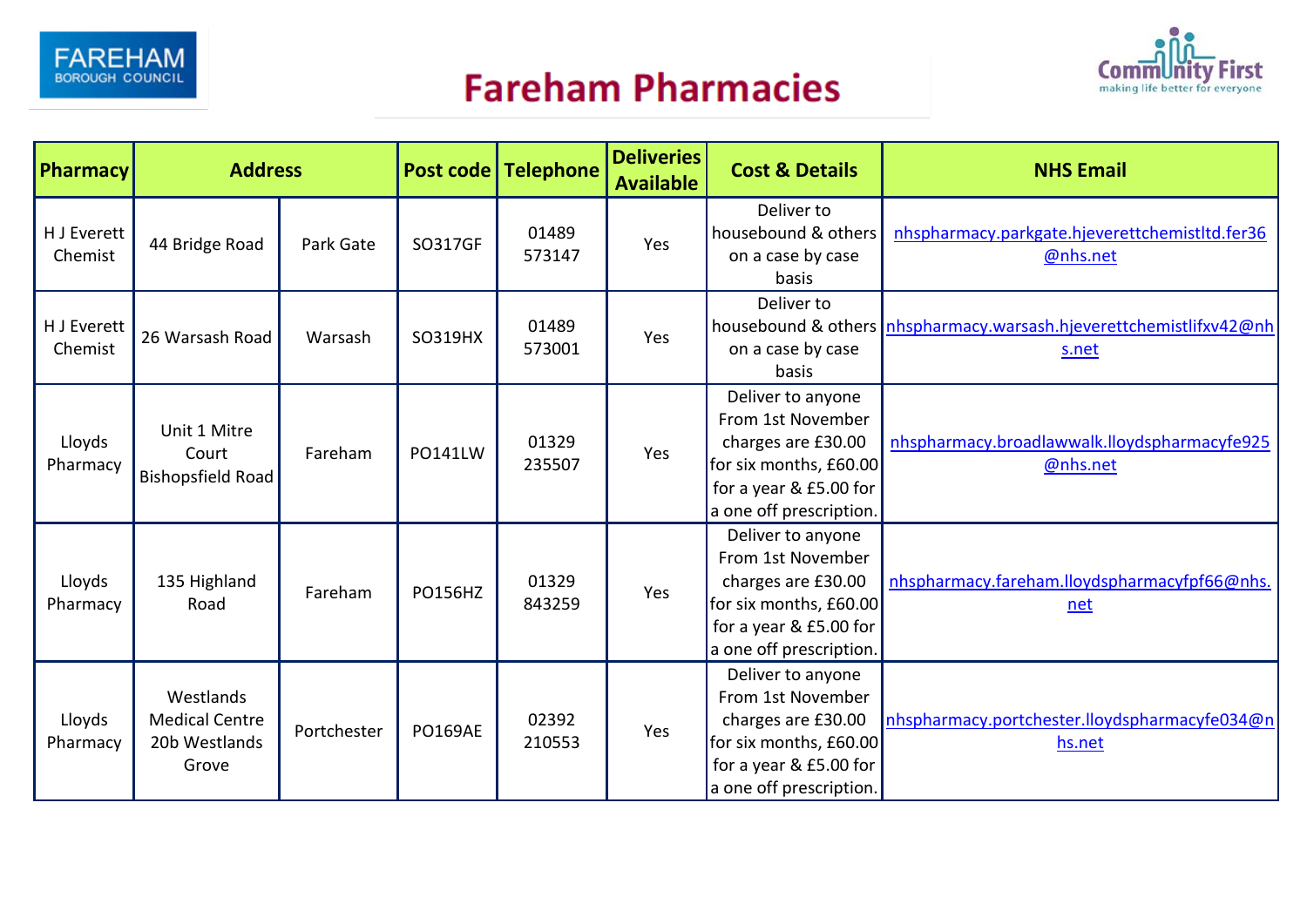

## **Fareham Pharmacies**



| <b>Pharmacy</b>              | <b>Address</b>                                            |                      |                | Post code   Telephone | <b>Deliveries</b><br><b>Available</b> | <b>Cost &amp; Details</b>                                                                          | <b>NHS Email</b>                                                 |
|------------------------------|-----------------------------------------------------------|----------------------|----------------|-----------------------|---------------------------------------|----------------------------------------------------------------------------------------------------|------------------------------------------------------------------|
| Lloyds<br>Pharmacy           | <b>Broadcut</b><br><b>Wallington Way</b>                  | Broadcut,<br>Fareham | <b>PO168SU</b> | 01329<br>239480       | No                                    |                                                                                                    | nhspharmacy.broadcut.lloydspharmacyfvw85@nh<br>s.net             |
| Rowlands<br>Pharmacy         | 44A West Street                                           | Portchester          | PO169UW        | 02392<br>386914       | <b>No</b>                             |                                                                                                    | nhspharmacy.portchester.rowlandspharmacyfhf17<br>@nhs.net        |
| Superdrug<br>Pharmacy        | 16 Thackeray<br>Square, Fareham<br><b>Shopping Centre</b> | Fareham              | <b>PO160PG</b> | 01329<br>280924       | Yes                                   | Housebound &<br>vulnerable people<br>given priority. No<br>charge.                                 | nhspharmacy.fareham.superdrugfge82@nhs.net                       |
| Tesco<br>Instore<br>Pharmacy | <b>Quay Street</b>                                        | Fareham              | PO160NA        | 01329<br>818847       | <b>No</b>                             |                                                                                                    | nhspharmacy.fareham.tescoinstorepharmacyfc531<br>@nhs.net        |
| Village<br>Pharmacy          | 3 The Green                                               | Stubbington          | <b>PO142JQ</b> | 01329<br>662850       | Yes                                   | Deliver to those who<br>are housebound or<br>shielding but only in<br>certain areas. No<br>charge. | nhspharmacy.stubbingtonfareham.thevillagephar<br>mafex57@nhs.net |



## **ONLINE PHARMACIES**



**Registered and Regulated online services providing free NHS repeat prescriptions**

**Ways to order medication online:** We recommend in the first instance that you use the NHS App. The App has its own process

for checking your ID using a smartphone. This will give you basic access to order your repeat medication.

See the link for information on the NHS App:<https://www.nhs.uk/using-the-nhs/nhs-services/the-nhs-app/>

Access to more detailed parts of your medical record can be arranged with the practice at a later date, once the practice has lifted restrictions on patient contact.